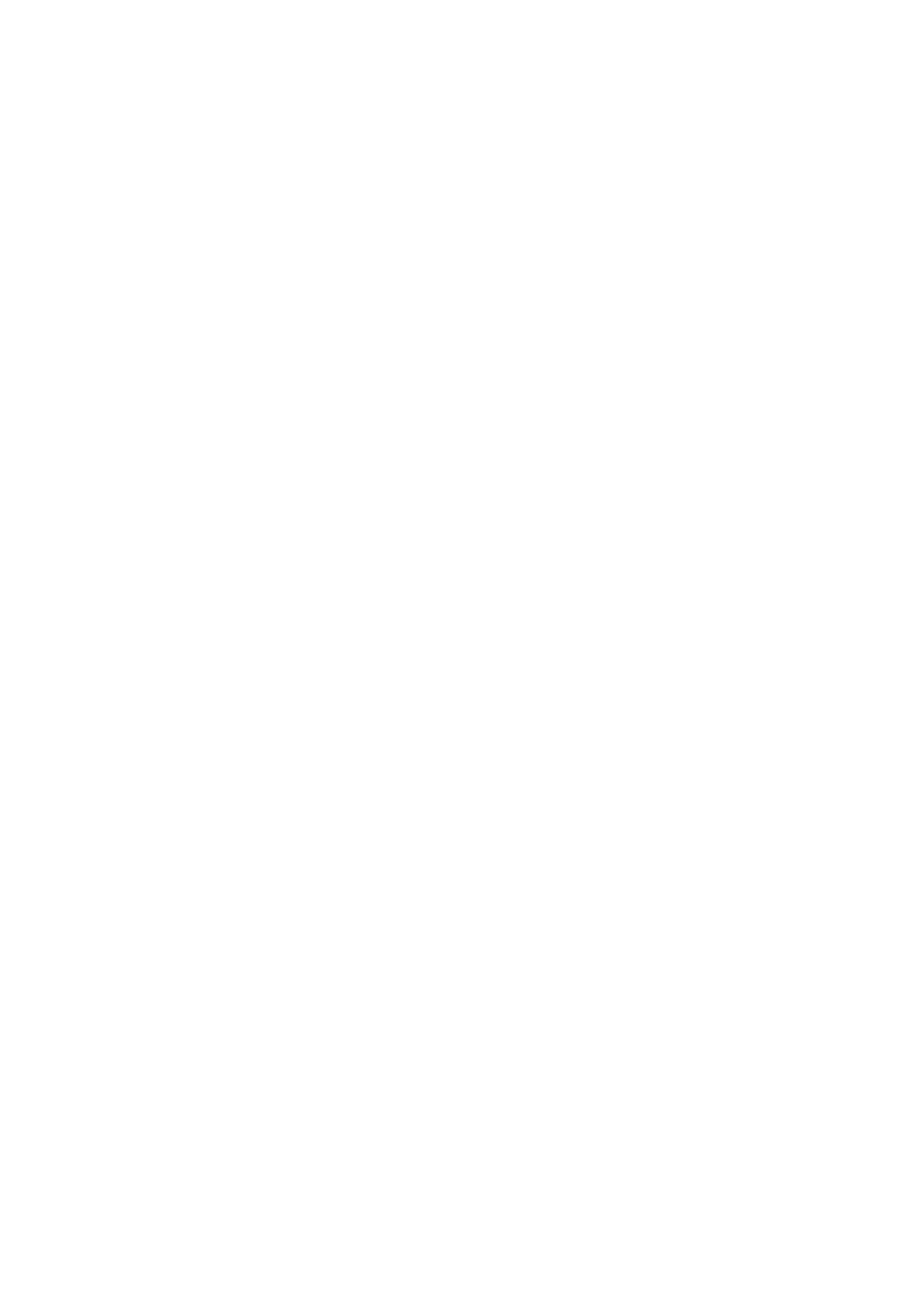

information provided by it to the Company is correct. (c) Any incorrect information may mean that the Company is unable to provide the Services or may result in an increase in the Charges.

- 4.2  $5$  XY e i U h Y  $\cdot$  f -YT gecClus foldward is responsible for calculating and informing the Company of the volume of the Goods the subject of the Services, to ensure that the number and size of vehicles to be used by the Company for the Services is adequate.
- 4.3  $\,$  C k b Y f  $\,$  # BU accepting these Terms in accordance with clause 2.2, the Customer warrants that it is, or is authorised to act on behalf of, the owner of the Goods and is authorised to accept these Terms.
- 4.4  $\div$  c c  $Xg$   $\div$  U h  $\div$  G-HT be f Chastomer must notify the Company before the Start Time if any of the Goods include, contain or incorporate:
	- (a) difficulty dangerous goods, banned substances, animals and/or plants (as moving these may be a breach of the law);
	- (b) delicacy goods of a fragile or brittle nature which are not readily apparent as such, and any special precautions that should be taken when moving such goods; and/or
	- (c) size large or heavy Items (including pianos and pool tables), for which the Company will provide a separate quotation.
- 4.5 ;  $c c X g' c b' 7 c a d' Y h] c b$ 
	- (a) Identification The Customer must ensure that all Goods to be moved or stored are correctly identified and that none is taken by the Company's staff in error.
	- (b) Fit (i) The Customer is responsible for ensuring that Goods will Z the Drop-Off Address. (ii) The Company's staff are not trained or insured to (and will not) remove doors or windows, and in such cases will be authorised to leave the relevant Goods outside the relevant premises. (iii) The Customer is responsible for arranging a specialist if needed.
- 4.6  $D U f$  \_ ] b [  $\cdot$  U b X  $\cdot$  U WWY g g
	- (a) Parking fines (i) The Customer is responsible for providing adequate parking and access for the Company to provide the Services. (ii) The Company will park in any safe areas at the Customer's direction, except a 'clearway'. (iii) If the Customer instructs the Company to park in an area that is not legally available for parking, then the Customer must pay any resulting parking fines or fees incurred by the Company (which will add any such parking fines or fees to the Customer's Charges). (iv) All of the Company's vehicles are eligible to use 'loading zones', but any relevant time limits will apply.
	- (b) Access (i) The Customer is responsible for informing the Company about any awkward or difficult access to or at any Pick-Up Address or Drop-Off Address. (ii) Awkward or difficult access can include no vehicular access, no parking available in close proximity to the relevant address and cramped stair and hallway conditions. (iii) The Company reserves the right to make additional Charges due to such circumstances.
- (c) Waiting time (i) The Company will not be required to wait for more than thirty (30) minutes after arrival at any Pick-Up Address or Drop-Off Address to receive access. (ii) If by that time the Company has not received such access, the Company will not be required to provide the Services, but the Customer must still pay for the Company's attendance.
- 4.7 B c U WWY g g  $\hat{H}$  h(a) The Customer (and any person associated with the Customer)  $a$  i  $g h$  ehter any part of any Company vehicle. (b) The Customer is fully responsible for any damage caused to any person or Goods by such action.
- 5.  $89@ = J9F M$
- 5.1  $8Y'$  | j  $Yf$  m  $XYhU$  |  $g$  The Company will provide the Services (including delivering the Goods) in accordance with the details contained in the Job Confirmation.
- $5.2$   $8$  Y Y a Y X  $\cdot$  X Y The Services will be taken to have been completed (and the Goods will be taken to have been delivered) in accordance with these Terms at Completion.
- 5.3 A Y h \ c X  $\cdot$  c Z The Company move the Goods by any reasonable means and any reasonable routes.
- $5.4$  B c b !  $XY \cdot$  If the Company cannot deliver the Goods to the final Drop-Off Address because of any inaccurate information provided by the Customer or as a result of any unforeseen circumstances, the Company may:
	- (a) return return the Goods to the Pick-Up Address;
	- (b) other delivery deliver the Goods to the Customer at another address; or
	- (c) storage place the Goods into storage (and the Company may charge the Customer for the storage and re-delivery of such Goods)

any such action will not entitle either party to treat any Agreement as having been repudiated, .

- 6.  $7 < 5F$ ; 9G  $5B8$  D5MA9BH
- 6.1  $7 \setminus Uf$  |  $Yg$ 
	- Obligation In return for the Company providing the Services, the Customer must pay the Charges to the Company.
	- (b) Estimates Any indications of Charges provided to the Customer in advance of providing the Services (including in a Job Confirmation) are estimates only.
	- (c) Minimum / additional (i) The minimum Charges will be calculated at two (2) hours from the Start Time. (ii) Any time spent in providing the Services over two (2) hours will be charged for in one (1) minute intervals, in accordance with the hourly rates referred to in Schedule 1.
	- (d) Deposit The Customer must pay to the Company such deposit on account of the Charges as may be specified (including in the Job Confirmation) by the Company.
	- (e) Invoice The Company may issue the Customer an Invoice at or after Completion.
- 6.2 J U f ] U hIf, at any time after the Company has issued the Customer a Job Confirmation, or otherwise within forty-eight (48)

 $\oslash$  Easy Peasy Group (ABN 23 659 634 321)  $\oslash$  Page 2 of 6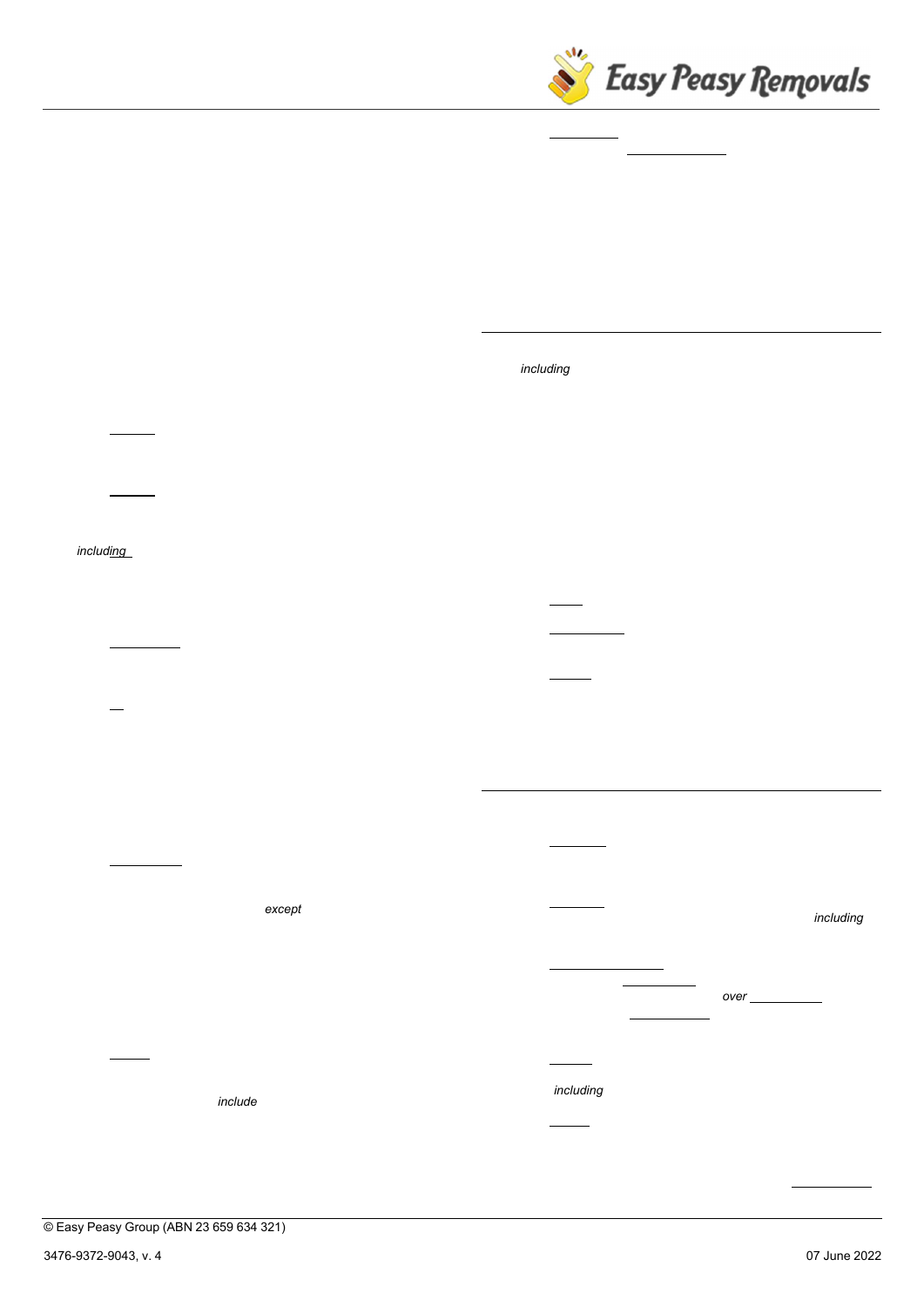# TERMS & CONDITIONS OF SERVICE

hours before the Start Time, the work required to undertake the Services varies in any way from that described in the Job Confirmation or the Customer's instructions, the Company reserves the right to:

- (a) resources assign additional vehicles, staff or any other resources to complete the Services;
- (b) stop stop providing the Services and re-start on a later date;
- (c) Charges increase the Charges payable for the Services; and/or
- (d) recovery recover any costs incurred by the Company as a result of any variation, including any amounts paid to a third party to perform any part of the Services.
- 6.3 Delay (a) Delays due to traffic conditions, road repairs, route selection and the like are inherent to the furniture removal industry. (b) To the maximum extent permitted by law, the Company will not be liable for any loss or damage (including consequential loss) as a result of any delay in the provision of the Services.
- 6.4 Toll roads (a) The Company will not normally use toll roads (for example, Citylink or Eastlink in metropolitan Melbourne). (b) However, if the Company deems that the most practicable route involves, or the Customer instructs the Company or its staff to use, a toll road, the Customer will be liable to pay all toll charges (and the Company will include these in the Customer's Charges).
- 6.5 Payment (a) The Company must pay the Charges immediately on Completion, by cash, electronic funds transfer (EFT), or credit or debit card, only, or otherwise in accordance with a relevant Invoice. (b) A surcharge of an additional two point two percent (2.2%) will apply to credit and debit card payments. (c) The Company does not accept cheques. (d) The Company's bank account details are:

|                   | Account Name.: Easy Peasy Removals     |
|-------------------|----------------------------------------|
| Account No.:      | 325 402 534                            |
| BSB <sup>.</sup>  | 083 004                                |
| Bank <sup>-</sup> | National Australia Bank I td           |
| Branch:           | 330 Collins Street, Melbourne VIC 3000 |
| Reference:        | Job number or Customer surname         |

- 6.6 Late payment (a) Notwithstanding the Company's rights under clause 6.2(d), where any sum is due to be paid but is not paid on the due date, it will bear interest calculated daily at the rate for the time being fixed under section 2 (Penalty interest rate) of the Penalty Interest Rates Act 1983 (Vic) from and including the due date until but excluding the date of actual payment. (b) If payment is late, a payment arrangement has not been adhered to, or the Customer has not responded to the Company's reasonable attempts to make contact, the Company will refer the relevant debt to a collection agency. (c) The Customer will be liable for all costs incurred in relation to any debt recovery process.
- 6.7 Lien (a) Where money is owed by the Customer, the Company reserves the right to retain, refuse to deliver, or re-enter the Customer's premises and seize, the Goods, and hold them until payment is made. (b) Where payment is not forthcoming, the Company may dispose of the Goods in place of payment.



## 7. LIMITATION OF LIABILITY

## 7.1 Statutory Guarantees

- (a) Law The Company acknowledges that under applicable state, territory and Commonwealth laws (including the Competition and Consumer Act 2010 (Cth)), certain statutory express and implied guarantees and warranties (including the statutory guarantees under the Australian Consumer Law) will be implied into these Terms ("Statutory Guarantees").
- (b) Liability Any liability which the Company may have for any breach of a Statutory Guarantee is limited (at the Company's election) to (in respect of the relevant Services in relation to which the breach has occurred): (i) supplying the Services again; or (ii) paying the cost of having the Services supplied again.
- 7.2 Exclusions Except as expressly set out in these Terms or in respect of the Statutory Guarantees:
	- (a) implied the Company expressly excludes, to the maximum extent permitted by law, all representations, warranties, covenants, undertakings or conditions, express or implied, arising by statute, regulation, general law, equity, trade, custom, usage or otherwise, in relation to the Services;
	- absence the Company makes no representations, warranties, covenants or undertakings under these Terms, any Agreement or any other any agreement with the Customer; and
	- (c) liability the Company's liability in respect of any such representations, warranties, covenants or undertakings is limited to the fullest extent permitted by law.
- 7.3 Liability limitation To the maximum extent permitted by law, the Company will not be liable for damage caused by the Company, other than that which occurs as a result of:
	- (a) packing / wrapping the packing into or unpacking from boxes, or the wrapping or unwrapping, of the Goods by the Company's staff;
	- (b) un/loading the loading in or unloading from a vehicle of the Company the Goods for the purpose of transporting them; and/or
	- (c) transporting the transporting of the Goods in a vehicle of the Company, but only: (i) if the relevant vehicle is damaged by fire, flood, collision or over-turning; and (ii) to the extent the Company is compensated by the Company's insurer for damage to the Goods in such circumstances.

## 8. GOODS GUARANTEE

- 8.1 Goods Guarantee Despite clause 7, and subject to the remainder of this clause 8, the Company guarantees to (at its election):
	- (a) repair repair any damage to the Goods caused;
	- (b) replacement replace any Goods damaged; or
	- (c) compensation compensate the Customer for any damage to the Goods caused,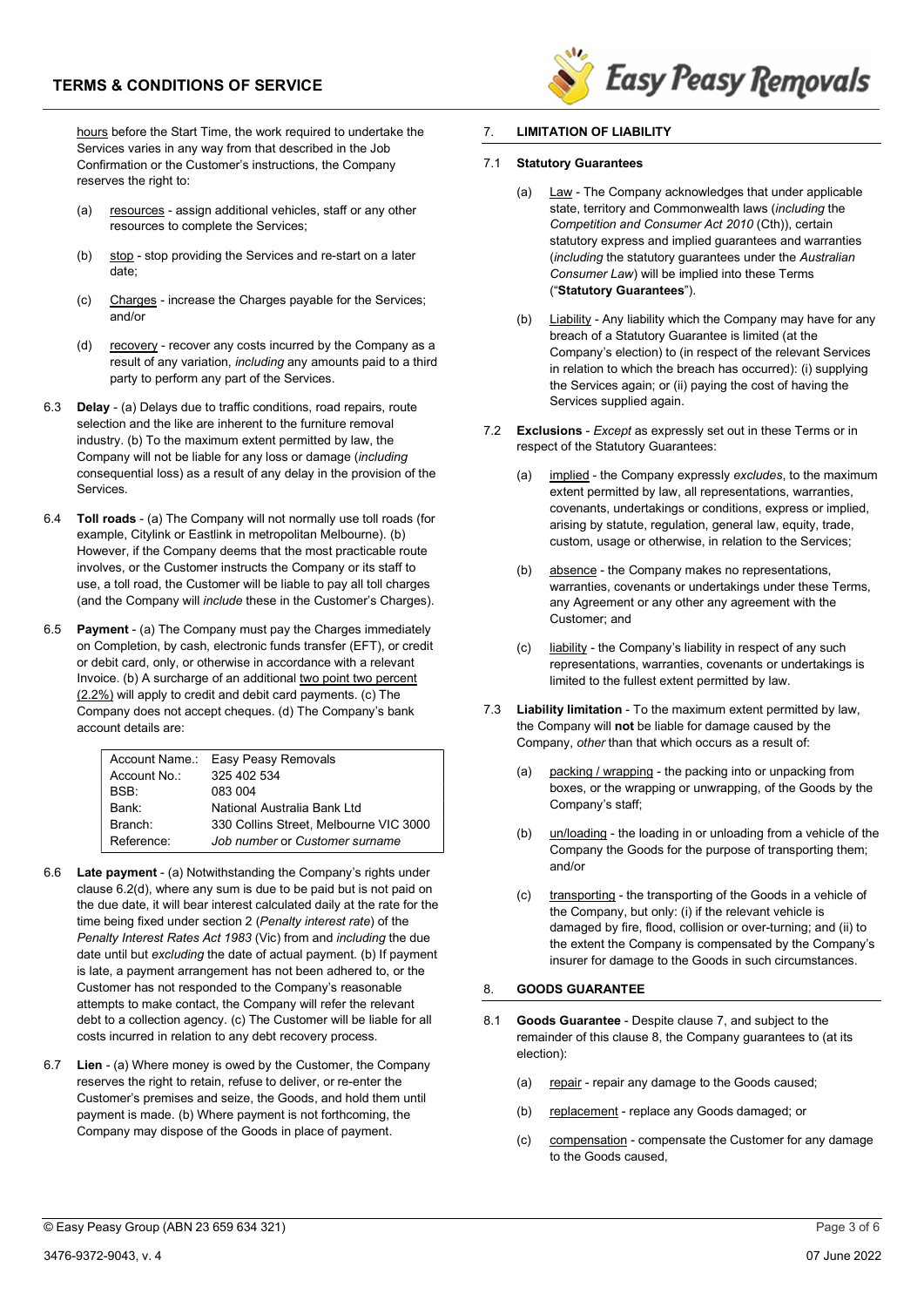

by the Company's negligence in respect of the Services (the "Goods Guarantee").

- 8.2 Conditions The Goods Guarantee is *subject* to all of the following conditions:
	- (a) No inventory To save time and cost, the Company will not be required to take an inventory of the Goods.
	- (b) Presence (i) The Customer (or its authorised adult representative) must always be present during the entirety of the Services at the Pick-Up Address and at the Drop-Off Address, including loading and unloading, in all circumstances. (ii) If the Customer (or its authorised adult representative) leaves or is not present, for any amount of time, the Goods Guarantee will not apply.
	- (c) Reporting (i) The Customer must: (A) inspect all Goods as they are unloaded and/or relocated; (B) report to the Company any damage to the Goods before Completion; and (C) at that time, note in writing any damage the Customer considers the Company to have caused on, and give to the Company, the Job Confirmation or another document. (ii) The Goods Guarantee will not cover claims for any damage discovered by the Customer after the Company has left the Drop-Off Address.
- 8.3 Repair / replacement (a) The Company's responsibility under the Goods Guarantee in respect of repairing, replacing or compensating, in respect of any damaged Goods, is limited to doing so on a 'like for like' basis. (b) The Company will choose (at its discretion) to repair, replace or compensate, and will arrange all repairs. (iii) The Company will procure that any repairs will be: (A) made to as near the condition of the Goods before the damage occurring as is practicable; and (B) limited to the affected area of damage only. (c) To the maximum extent permitted by law, the Company will not be liable for any other damage or loss, including any consequential loss or diminution of value as a result of repairs.
- 8.4 Compensation (a) If the Company elects under the Goods Guarantee to compensate the Customer for any damage to the Goods caused by the Company's negligence in respect of the Services, the Company will do so by paying to the Customer the value of the damaged Goods, before the damage occurring. (b) If the parties cannot agree that value, it will be determined by an independent valuer chosen by the Company.
- 8.5 Limit The costs of any repair, replacement or compensation payable under the Goods Guarantee are limited to two thousand dollars (A\$2,000) for each individual item, or (if several items are packed together in a box) two thousand dollars (A\$2,000) for each box of items.
- 8.6 Customer participation Subject to clause 4.7, the Customer may participate, or agree for others to participate, in the provision of the Services, but the Company will not be liable for any damage not caused by the Company.
- 8.7 Sets Where an item is part of a pair, set or collection of items, replacement, repair or compensation will extend only to the proportionate part of the pair, set or collection of items, regardless of any special value the damaged part may have as part of such pair, set, or collection of items.
- 8.8 **Exclusions** The Goods Guarantee will not apply where:
	- (a) identified risks the existing circumstances or conditions of an item, or particular directions or instructions from the Customer, contravene the Company's normal workmanship practices, such that damage to the Goods may be unavoidable;
	- (b) unknown risks the relevant damage arises from conditions or things which are not known to the Company (for example, a defect in an item which is not immediately obvious);
	- (c) unavoidable risks the relevant damage is caused to an item that is inherently susceptible to suffering damage when being moved, where such items include: pot plants; fish tanks; scientific equipment; furniture that is self-assembled or made of pressed wood (if that furniture has not been flatpacked for transport); electronic goods not packed in their original packaging or an appropriate box suitable for transport; marble or masonry items; and/or any other item the nature of which renders it inherently susceptible to unavoidable damage on movement;
	- (d) electrical goods internal damage is caused to electrical items, where the Company has caused no major recorded external damage;
	- (e) unsafe packaging the relevant items sustain damage because of defective or inadequate packing or unpacking; and/or
	- (f) actions the relevant damage is caused during dismantling or reassembling the relevant items and/or lifting them to or from a height.
- 8.9 Cap In no event whatsoever will the Company's total liability under or in relation to these Terms and any Agreement, in connection with any claim or loss, whether in contract, tort, under statute or otherwise, in respect of the aggregate of all matters arising out of or in relation to any one (1) event or series of events, exceed the aggregate of the Charges paid by the Customer to the Company.

## 9. INTELLECTUAL PROPERTY

- 9.1 Permission The Customer provides to the Company all necessary consent, waiver, authority and licence to:
	- (a) photos / videos take or record photographs or videography of the Customer and/or its property: (i) as proof of Completion or any pre-existing damage to any Goods; and/or (ii) during provision of the Services, for advertising and promoting the Company and the Services by publishing the same on any website, social networking site and/or public platform; and/or
	- (b) reviews use or copy any reviews of the Company or the Services shared on any website, social networking site and/or public platform.
- 9.2 Ownership For the avoidance of doubt, any intellectual property or other material or information created or commissioned by the Company or a third party in connection with the Services will be owned by the Company.

<sup>©</sup> Easy Peasy Group (ABN 23 659 634 321) Page 4 of 6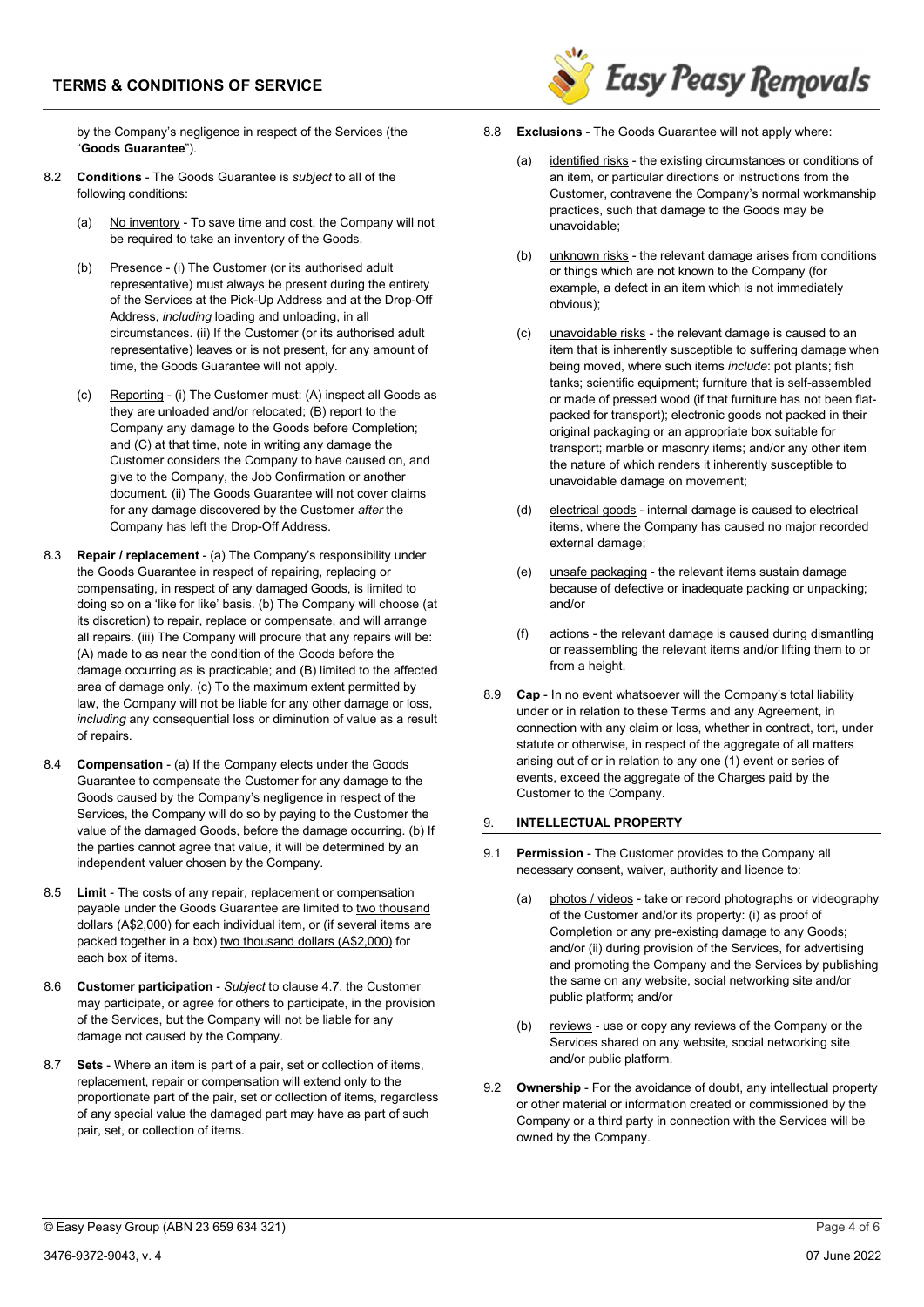#### 10. INDMENITY

The Customer must at its own cost indemnify, keep indemnified, defend and hold harmless the Company from and against, and pay the Company on demand the amount of, all and any claims, losses, damages and/or costs whatsoever which the Company may suffer or incur arising out of, associated with, or in relation to

- (a) instructions the Company complying with any instruction of the Customer (or its authorised adult representative) relating to the Services;
- (b) statements the Customer (or any person associated with the Customer) making any statement about the Services (for example, about their quality or characteristics) without the Company's approval; and/or
- (c) breaches any breach by the Customer (or any person associated with the Customer), its associates and/or personnel of these Terms or any Agreement.

#### 11. CONFIDENTIALITY

Subject to clause 9 and all applicable laws, the parties must keep these Terms, all transactions contemplated by them and ant Agreement confidential, and not disclose them, *other* than to each party's associates, personnel and advisers who have a need to know and are required to keep such matters confidential, or with the other party's consent.

#### 12. DISPUTES

- 12.1 Notification A party claiming that a dispute has arisen relating to the subject matter of these Terms or any Agreement must notify the other party in writing, providing details of the dispute.
- 12.2 Negotiations Each party must promptly use its best endeavours to nominate a senior representative of the party to meet as soon as reasonably practicable to negotiate in good faith with a view to resolving the dispute.
- 12.3 Mediation If such negotiations do not resolve the dispute, either party may refer the matter to an independent mediator nominated jointly by the parties (or if the parties cannot agree, then as nominated by the President of the Law Institute of Victoria upon the application of either party) at their joint cost to assist the parties to resolve the dispute.
- 12.4 Proceedings A party must not begin legal proceedings in respect of a dispute, *unless* this dispute resolution procedure has been exhausted, although a party may at any time to seek injunctive, declaratory or other interlocutory relief in order to protect or preserve its rights under these Terms or any Agreement.

## 13. GENERAL

- 13.1 Entire agreement (a) These Terms (together with the documents referred to in or contemplated by them, including any Job Confirmation) constitute the entire agreement of the parties relating to the subject matter of these Terms. (b) Except as required by statute (including in respect of clause 7), no terms will be implied (whether by custom, usage, course of dealing or otherwise) into these Terms or any Agreement.
- 13.2 No reliance (a) In entering into any Agreement, no party has relied on any express or implied representation, warranty, undertaking, covenant, assurance or collateral agreement (including any made negligently) which is not set out in these

© Easy Peasy Group (ABN 23 659 634 321) Page 5 of 6



Terms (together with the documents referred to in or contemplated by them, including any Job Confirmation). (b) Each party waives all rights and remedies *(including* any based on negligence) which might otherwise be available to it in respect of the same.

- 13.3 Further assurances Each party must promptly do all things that another party from time to time reasonably requires of it to effect, perfect or complete the terms and conditions of these Terms, any Agreement and any matter contemplated by them.
- 13.4 Severability If anything in these Terms or any Agreement is unenforceable, illegal or void then it is to be read down so as to be valid and enforceable or, if it cannot be read down, the provision is or, where possible, the offending words are, to be severed from these Terms or any Agreement without affecting the validity or enforceability of the remaining provisions (or parts of those provisions) of these Terms or any Agreement, *unless* this would materially change the intended effect of these Terms or that Agreement.
- 13.5 Waiver (a) A party can only waive a right or remedy provided in these Terms or any Agreement or by law by express written notice. If a party delays or fails to exercise any power, right or remedy under these Terms or any Agreement, this will not operate as a waiver of that power, right or remedy, nor will it impair or prejudice it. (b) Any single or partial exercise or waiver of any power, right or remedy relating to these Terms or any Agreement will not prevent its further exercise or the exercise of any other power, right or remedy. (c) A party will not be liable for any claim by or loss of any other party caused or contributed to by any waiver, exercise, attempted exercise or failure to exercise, or any delay in the exercise of, a right.
- 13.6 Relationship (a) These Terms and any Agreement do not create any relationship of employment, joint venture, partnership, agency or trust, nor any fiduciary relationship, between the parties, nor give rise to any duty of care by either party to the other, and the relationship of the parties will at all times be that of commercial contractual counterparties only. (b) These Terms and any such Agreement do not authorise any party to act so as to bind any other party.
- 13.7 No merger On completion or ending of the transactions contemplated by these Terms and any Agreement, the rights and obligations of the parties under these Terms and that Agreement will not merge and any provision that has not been fulfilled remains in force.
- 13.8 Survival Any provision of these Terms or any Agreement which by its nature or intention is intended to survive the ending of such Agreement continues to apply after such ending, and a provision of these Terms or any Agreement which can and is intended to operate after its ending will remain in full force and effect, including any and all indemnities.
- 13.9 Approvals A party may give conditionally or unconditionally withhold its approval or consent in its absolute discretion, unless these Terms expressly provides otherwise.
- 13.10 **Remedies** The rights of a party under these Terms and any Agreement are cumulative and not exclusive of any rights provided by law.
- 13.11 Subject to change The Company may change these Terms at any time without notification.